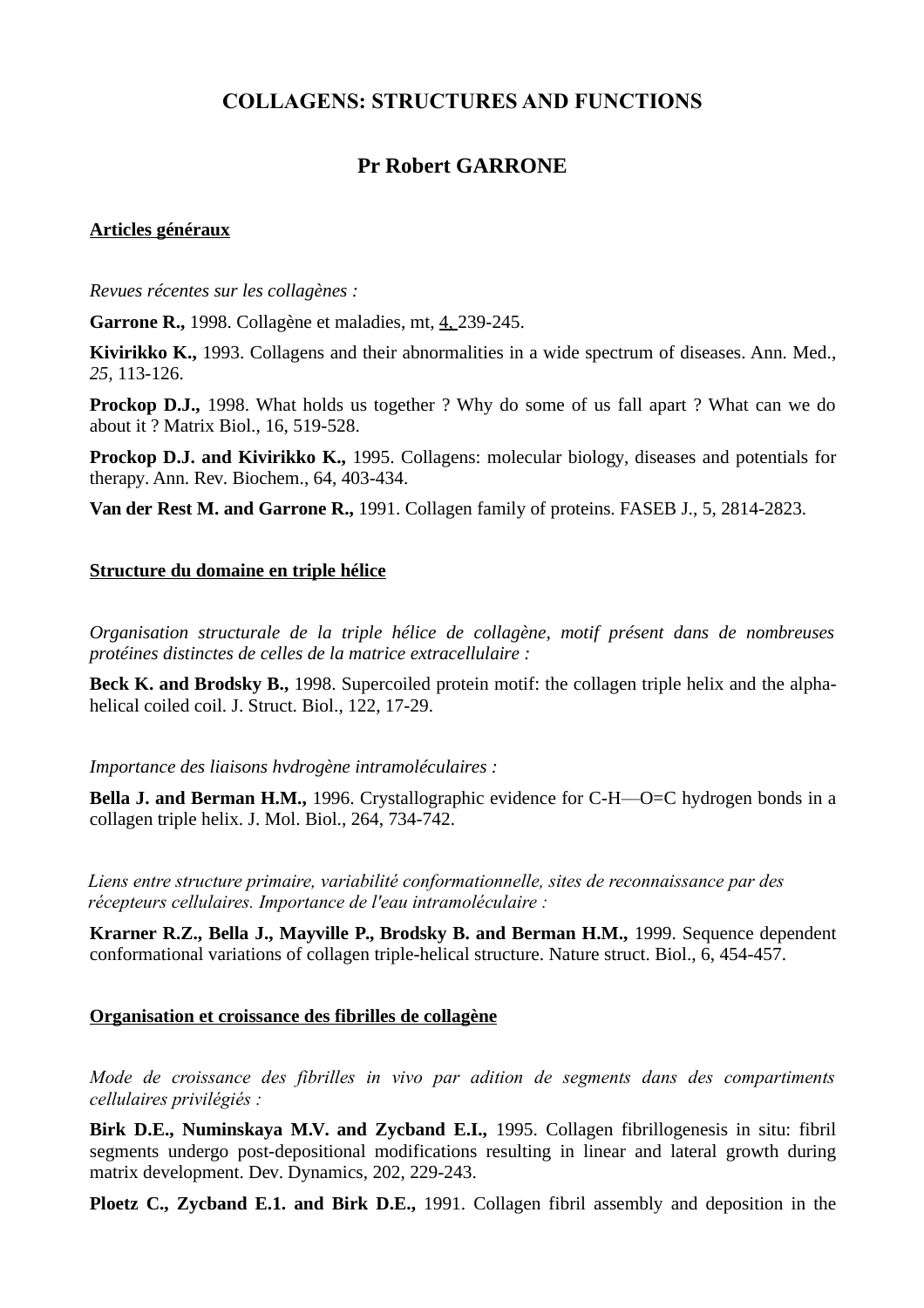developing. J. Struct. Biol., 106, 73-81.

*Modes possibles d'assemblage des molécules de collagène :*

**Hulmes D.S.J., Wess T.J., Prockop D.J. and Fratz P.,** 1995. Radial packing, order, and disorder in collagen fibrils. Biophys. J., 68, 1661-1670.

**Prockop D.J. and Fertala A.,** 1998. The collagen fibril: the almost crystalline structure. J. Struct. Biol., 122, 111-118.

**Giraud-Guille M.-M.,** 1992. Liquid crystallinity in condensed type 1 collagen solutions. A clue to the packing of collagen in extracellular matrices. J. Mol. Biol., 224, 861-873.

#### *Hétérogénéité structurale des fibrilles de collagène :*

**Mallein-Gérin F. and Garrone R.,** 1986. Preservation of polygonal sections and internal domains by quick-freezing of collagen fibrils. Int. J. Biol. Macromol., 8, 121-123.

**van der Rest M. and Bruckner P.,** 1993. Collagens: diversity at the molecular and supramolecular level. Curr. Op. Struct. Biol., 3, 430-436.

#### **Interaction des protéoglycanes avec les fribrilles de collagène**

*Revue sur les protéoglycanes et leurs interactions avec le collagène :*

**Scott J.E.,** 1992. Supramolecular organization of extracellular matrix glycosaminoglycans, in vitro and in the tissues. FASEB J., 6, 2639-2645.

*La décorine, et le biglycan, protéoglycanes voisins, de petite taille, riches en leucine (motif d'interaction) et comportant respectivement une ou deux chaine(s) de GAG, se lient aux fibrilles de collagène :*

**Schönberr E., Hausser H., Beavan L. and Kresse H.,** 1995. Decorin-type I collagen interaction. J. Biol. Chem., 270, 8877-8883.

**Schönberr E., Witsch-Prehm P., Harrach B., Robenek H., Rauterberg J. and Kresse H.,** 1995. Interaction of byglycan with type I collagen. J. Biol.Chem., 270, 2776-2783.

*Le lumican, et la fibromoduline, autres protéoglycanes riche en leucine et de petite taille, sont indispensables pour réguler le diamètre des fibrilles de collagène :*

**Chakravarti S., Magnuson T., Lass J.H., Jepsen K.J., LaMantia C. and Carroll H.,** 1998. Lumican regulates collagen fibril assembly: skin fragility and corneal opacity in the absence of lumican. J. Cell Biol., 141, 1277-1286.

**Svensson L., Aszodi A., Reinholt F.P., Fâssler R., Heinegard D. and Oldberg A.,** 1999. Fibromodulin-null mice have abnormal collagen fibrils, tissue organization, and altered lumican deposition in tendon. J. Biol. Chem., 274, 9636-9647.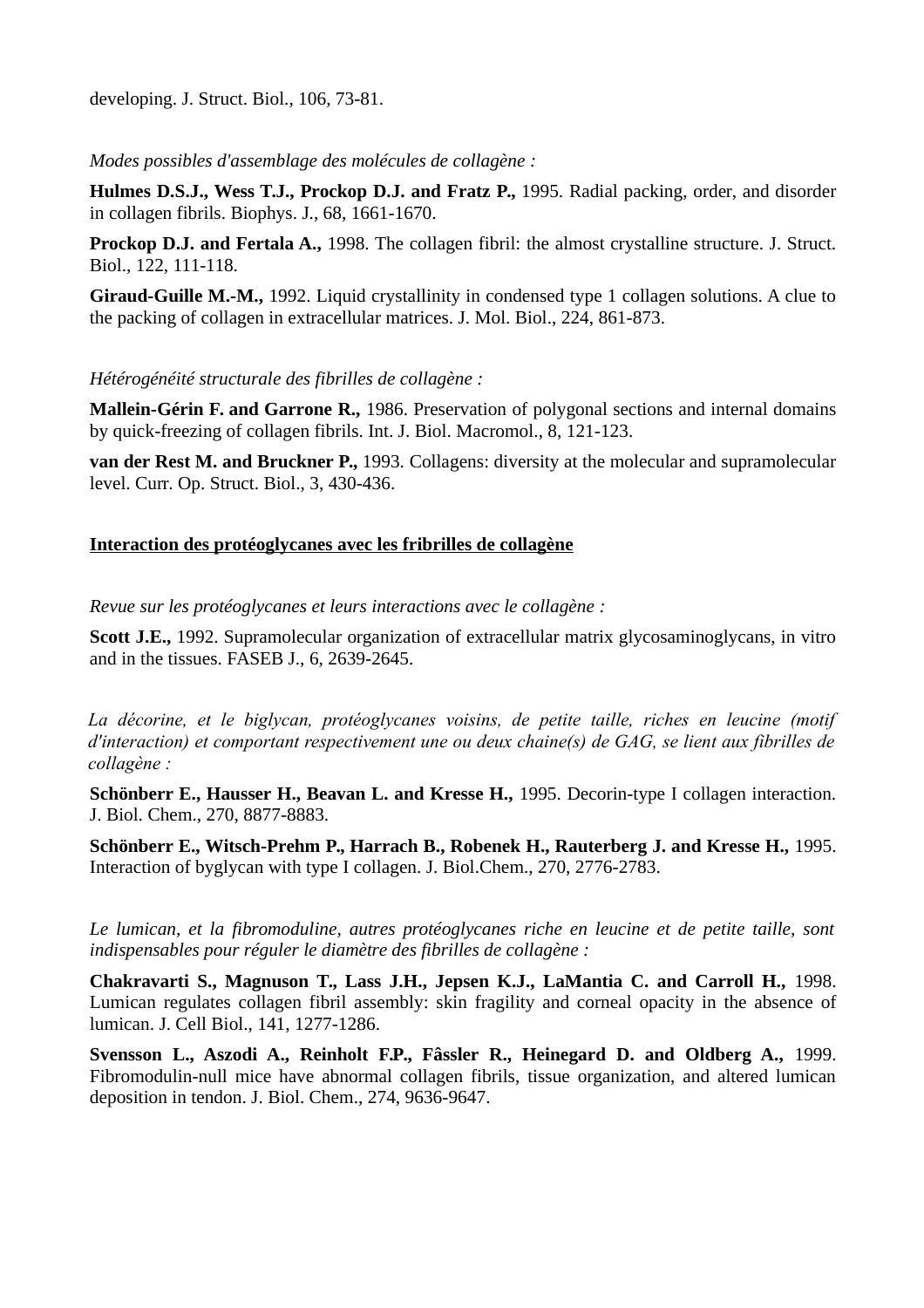#### **Collagènes associés aux membranes basales**

*Assemblage du collagène de type IV avec d'autres macromolécules :*

**Timpl R.,** 1996. Macromolecular organization of basement membranes. Curr. Op. Cell Biol., 8, 518-624.

*Revues sur le collagène de type IV et les éventuelles combinaisons des chaînes alpha :*

**Kühn K.,** 1994. Basement membrane (type IV) collagen. Matrix Biol., 14, 439-445.

**Sado Y., Kagawa M., Naito I., Ueki Y., Seki T., Momota R., Oohashi T. and Ninomiya Y.,** . 1998. Organization and expression of basement membrane collagen IV genes and their roles in human disorders. J. Biochem., 123, 767-776.

*Les collagènes VII (fibres d'ancrage) et XVII (filaments d'ancrage des hémidesmosomes) et les pathologies associées :*

**PuIkkinen L. and Uitto J.,** 1999. Mutation analysis and molecular genetics of epidermolysis bullosa. Matrix Biol., 18, 29-42.

**Bruckner-Tuderman L., Höpfner B. and Hammami-Hauasli N.,** 1999. Biology of anchoring fibrils: lessons from dystrophic epidermolysis bullosa. Matrix Biol., 18, 43-54.

**Li K., Sawamura D., Giudice G.J., Diaz L.A., Mattei M.G., Chu M.L. and Uitto J.,** 1991. Genomic organization of collagenous domains and chromosomal assignment of human 180-kDa Bullous pemphigoid antigen 2, a novel collagen of stratified squamous epithelium. J. Biol. Chem., 266, 24064-24069.

**Borradori L., Koch P.J., Niessen C.M., Erkeland S., van Leuden M.R. and Sonnenberg A.,** 1997. The localization of bullous pemphigoid antigen 180 (BP 180) in hemidesmosomes is mediated by its cytoplasmic domain and seerns to be regulated by the beta 4 integrin subunit. J. Cell Biol., 156, 1333-1347.

**Schäcke H., Schumann H., Hammami-Hauasli N., Raghunath M. and BrucknerTudermann L.,** 1998. Two forms of collagen XVII in keratinocytes. A full-length transmembrane protein and a soluble ectodomain. J. Biol. Chem., 273, 25937-25943.

*Le collagène XVI est présent dans le derme papillaire, associé à la fibrilline :*

**Grässel S., Unsöld C., Schäcke H., Bruckner-Tuderman L. and Bruckner P.,** 1999. Collagen XVI is expressed by human dermal fibroblasts and keratinocytes and is associated with the microfibrillar apparatus in the upper papillary dermis. Matrix Biol., 18, 309-317.

### **Collagènes associés aux fibrilles (FACITs)**

**Nishiyama T., McDonough A.M., Bruns R.R. and Burgeson R.E.,** 1994. Type XII and XIV collagens mediate interactions between banded collagen fibers in vitro and may modulate extracellular matrix deformability. J. Biol. Chem., 269, 28193-28199.

Garrone R., Lethias C. and Le Guellec D., 1997. Distribution of minor collagens during skin development. Micr. Res. Techn., 38, 407-412.